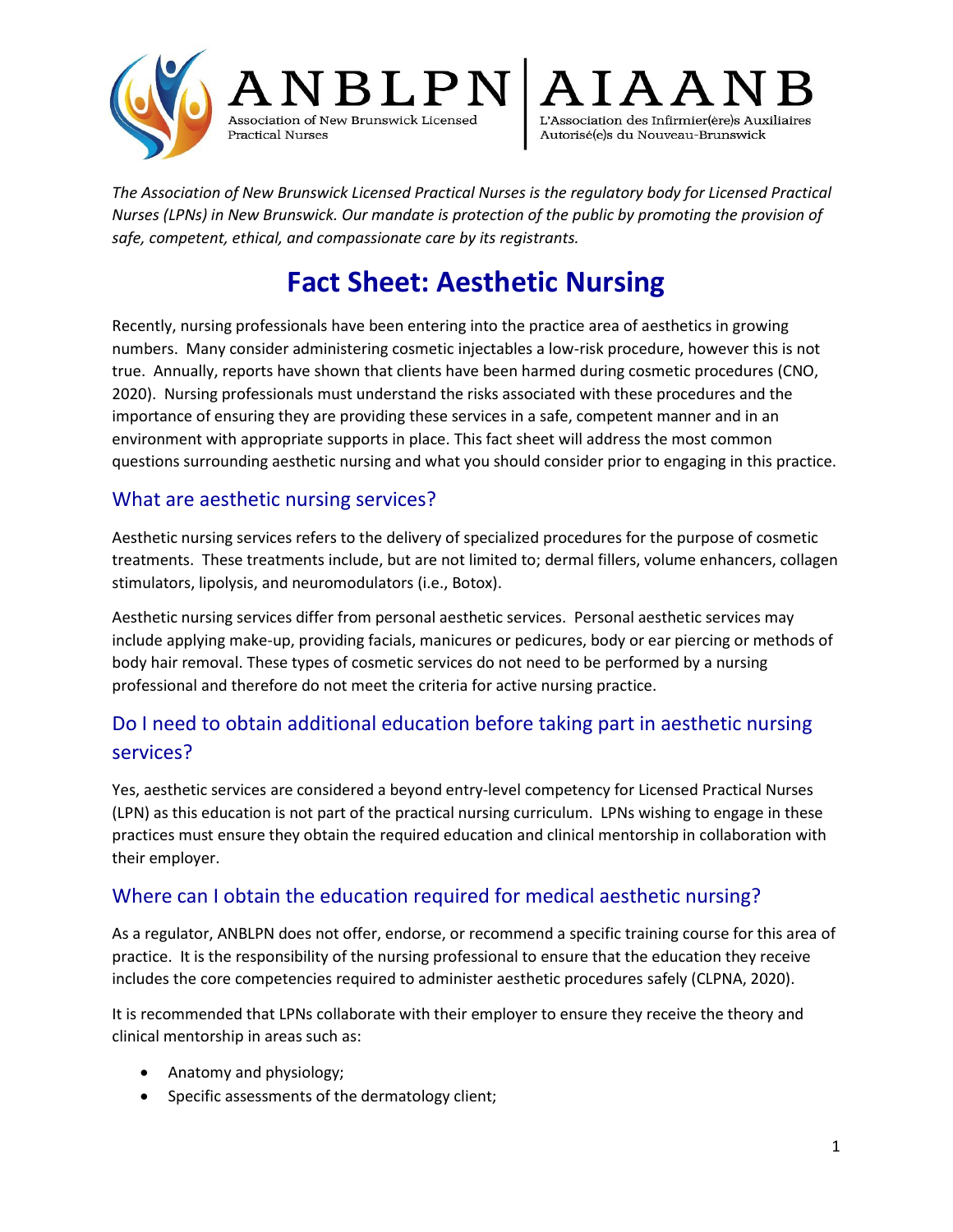- Medications, pharmacology, and technique for specific treatments;
- Management of expected outcomes of client receiving services; and
- Management or unexpected outcomes (complications, adverse events) of client receiving services.

# Once I obtain the necessary education and mentorship, can I practice these procedures independently?

LPNs who practice aesthetic nursing must do so in collaboration with the health care team. The consultation and collaboration must be done with a physician or nurse practitioner who specializes in aesthetic procedures, and they must be authorized to prescribe the aesthetic treatments.

The physician or nurse practitioner must be physically on site during aesthetic procedures for immediate consultation with the LPN as necessary. Due to the practice context of this area, it is not appropriate to obtain this consultation via telephone or electronic methods. On-site availability of the physician or nurse practitioner is required as interventions to manage any adverse effects of the procedure may go beyond the scope of practice of the LPN providing the procedure (CLPNM, 2020).

### What components must be in place before I administer aesthetic nursing procedures?

Once you obtain the necessary education you must also ensure that several components are in place before you provide any aesthetic nursing procedures. To keep your clients safe from harm you must ensure:

- The client has been assessed by the authorizing prescriber;
- You possess the proper authorization (valid order or medical directive); and
- The authorizing prescriber is on-site and readily available for immediate consultation

Furthermore, the medical directive must be written and provide the following information:

- Name and description of the procedure/treatment/intervention being ordered;
- Specific client clinical conditions/circumstances that must be present prior to the treatment being implemented;
- Clear identification of any contraindications for implementing the directive; and
- The name and signature of the authorizing prescriber who is approving and taking responsibility for the directive (CSASN, 2015).

#### Am I required to obtain consent prior to administering the aesthetic service?

Yes, obtaining informed consent is required prior to implementing any intervention or treatment on a client. As with any other nursing intervention, clients must first understand the risks, benefits and expected outcomes of the treatment (CLPNA, 2020). Consent must be informed which includes an explanation of the intervention, alternative procedures, benefits and potential risks or complications (CSASN, 2015). Consent must be voluntary, and the client must be given the opportunity to ask questions pertaining to the treatment.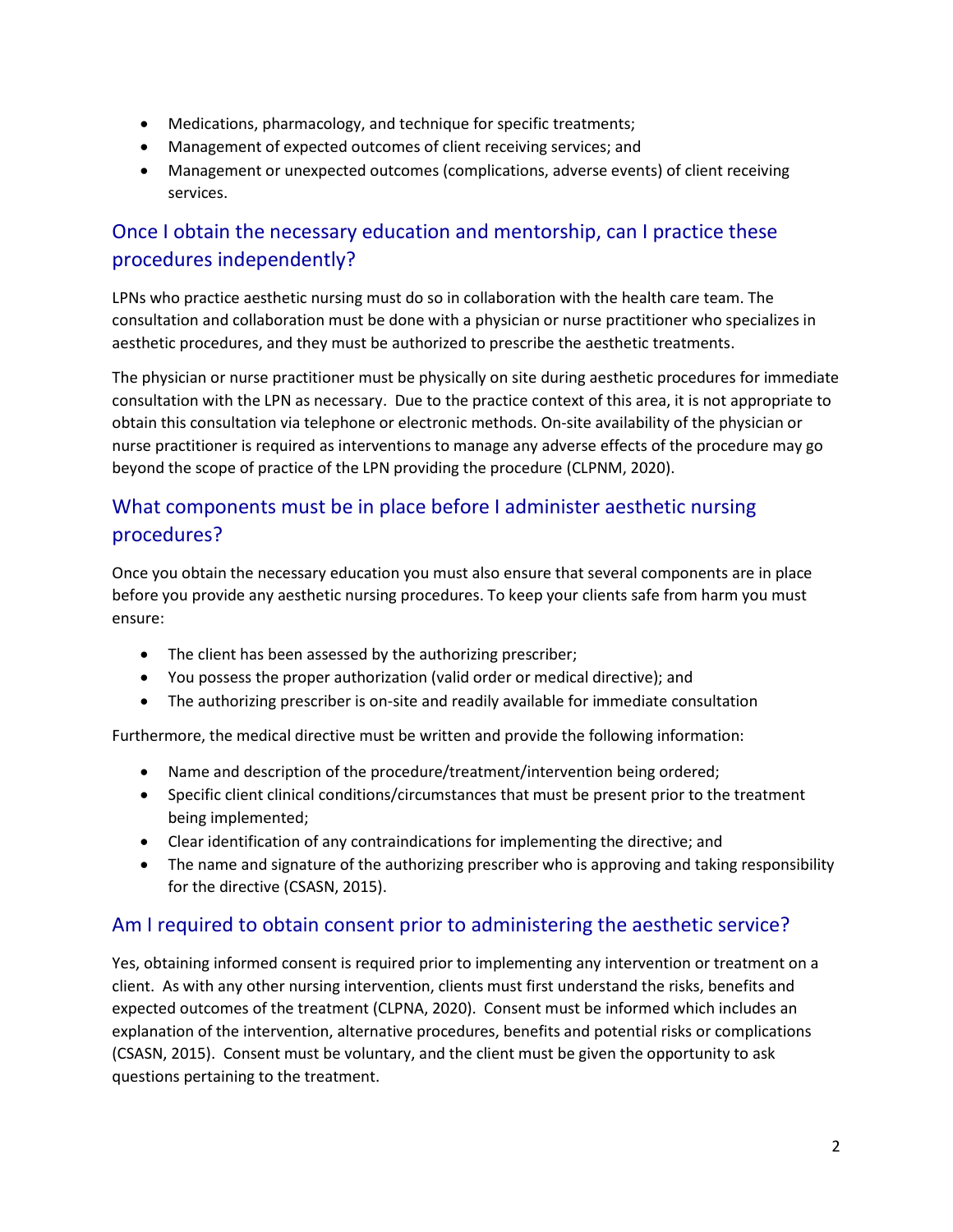#### Am I required to document the aesthetic services I perform?

Yes, LPNs are required to document any procedures they have performed. LPNs are expected to follow their [Documentation](https://www.anblpn.ca/wp-content/uploads/2022/02/Documentation.pdf) standards and ensure their documentation is accurate, timely, factual, and confidential. LPNs are also expected to follow any employer policies that are in place pertaining to documentation.

#### Does aesthetic nursing services count towards my active LPN practice hours?

Any hours worked providing medical aesthetic services can be counted towards your active LPN hours providing your practice meets the definition of nursing services (NSCN, 2020). Personal aesthetic services such as facials, manicures, tattooing, body hair removal etc. that do not require administration by a regulated health professional may not be used towards active LPN hours.

#### Are there any aesthetic nursing procedures that are not within the scope of an LPN?

Yes, LPNs may not provide:

- Laser treatments that cut the skin (i.e., removal of skin layers): Cosmetic laser therapy that removes layers of skin must be done by a dermatologist or physician due to the risk of pain, bruising, swelling, burning, blisters, infections, or permanent scarring.
- Sclerotherapy (other than superficial veins):

Sclerotherapy is commonly used to treat varicose veins and involves injecting a liquid or foam substance that interacts with the lining of vessels resulting in a controlled thrombophlebetic reaction. Though it is often deemed safe, there have been numerous reports of serious adverse events occurring as a result (Yiannakopoulou, 2016). These adverse events include hyperpigmentation, thrombophlebitis, pain, ulcer formation, hypertrichosis, and acute ischemia. Due to these risk factors, physicians must provide this procedure.

#### Can an LPN provide Platelet Rich Plasma Therapy (PRP)?

Platelet Rich Plasma (PRP) treatments is the process of obtaining a sample of the client's blood and then centrifuging it to separate the red blood cells from the plasma which results in platelet-rich plasma fraction or fibrin matrix (Health Canada, 2019). It is often used to promote wound healing and relieve joint pain, however, more recently it is being used for cosmetic purposes to decrease wrinkles and promote collagen formation.

According to Health Canada, PRP meets the definition of a "drug" under the Food and Drugs Act and the preparation falls under the scope of practice of medicine and dentistry and must be conducted by "practitioners". A practitioner is a person who is regulated and entitled to treat clients with prescriptions drugs. As LPNs fall under this definition, they can provide PRP. However, the necessary education and competence must be obtained, the client must be first assessed by an authorizing prescriber, an order or medical directive is required, and the physician or nurse practitioner must physically be **on site** during the treatment.